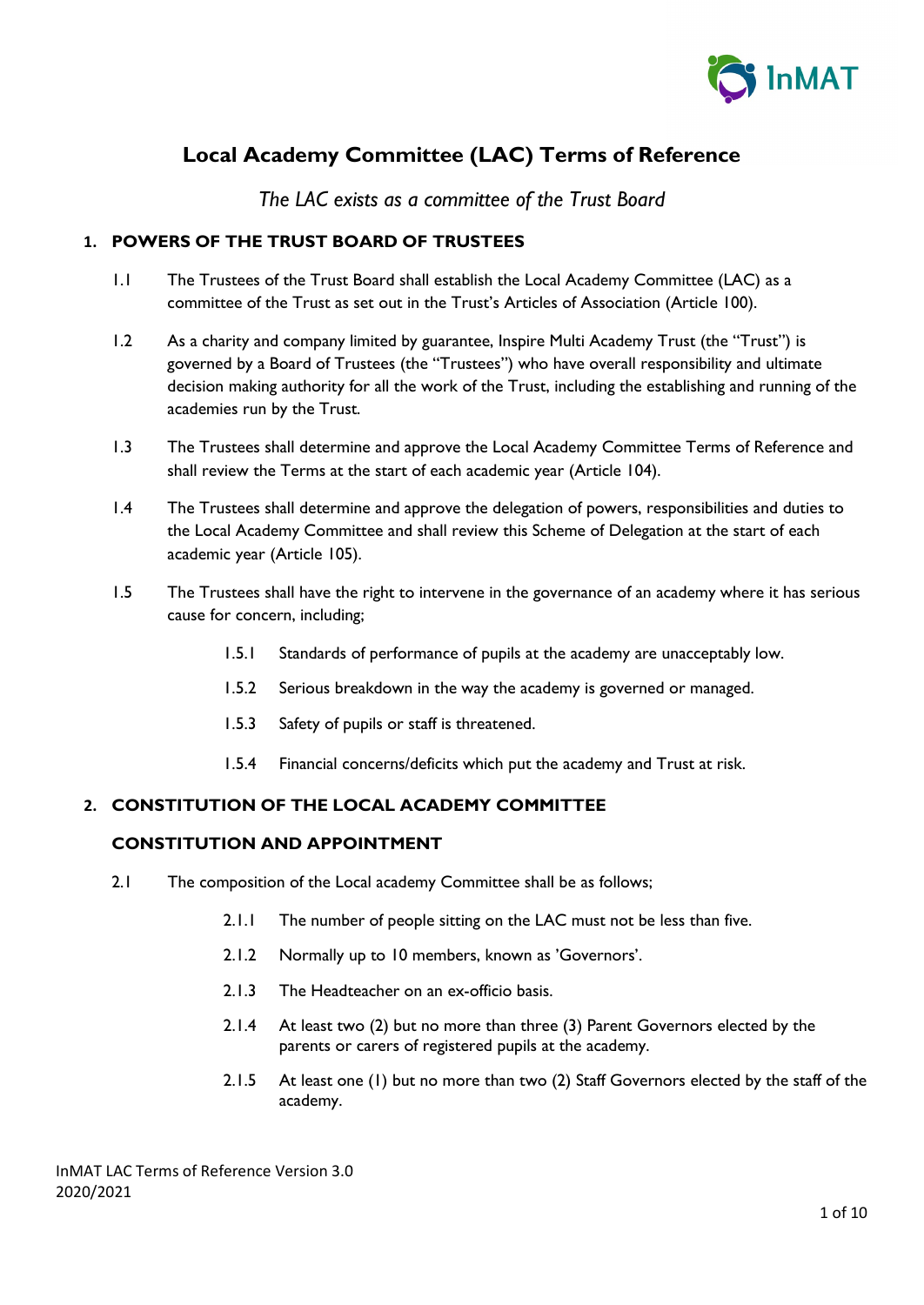

2.1.6 The LAC may also have co-opted governors or associate members, appointed by the Trust Board,

## **TERM OF OFFICE AND RESPONSIBILITIES OF GOVERNORS**

- 2.2 The Committee shall be responsible for the matters set out in Schedule 1.
- 2.3 The Term of Office for Governors is 4 years, save the Headteacher who shall remain a Governor until he or she ceases to work at the academy.
- 2.4 Subject to remaining eligible as a member of the LAC, any person may be re-appointed or re-elected to the LAC.
- 2.5 In the event of a member of the LAC having served two consecutive terms, if they wish to serve a third term the Board's approval will need to be obtained in advance of the appointment.
- 2.6 All persons appointed or elected to the LAC shall give a written undertaking to the Trustees to uphold the Governor Code of Conduct.
- 2.7 On appointment, Governors are each required to familiarise themselves and to agree to comply with;
	- 2.7.1 Trust Articles of Association.
	- 2.7.2 The Scheme of Delegation 2020.
	- 2.7.3 These Terms of Reference.
	- 2.7.4 Current relevant legislation and guidance for Governors, including the 'Governance Handbook', 'Governor Competency Framework' and 'Keeping Children Safe In Education.'
	- 2.7.5 The Code of Conduct

## **RESIGNATION AND REMOVAL**

- 2.8 A person serving on the LAC shall cease to hold office if:
	- 2.8.1 He or she resigns his or her office by giving notice in writing to the clerk.
	- 2.8.2 The Headteacher or a staff Governor ceases to work at the academy.
	- 2.8.3 The Trustees terminate the appointment of a Governor whose presence or conduct is deemed by the Trustees, at their sole discretion, not to be in the best interests of the Trust or the academy.
	- 2.8.4 For the avoidance of doubt, a parent governor shall not automatically cease to hold office solely by reason of their child ceasing to be a pupil at the academy.
	- 2.8.5 A governor who, without the consent of the governing body, has failed to attend meetings for a continuous period of six months beginning with the date of the first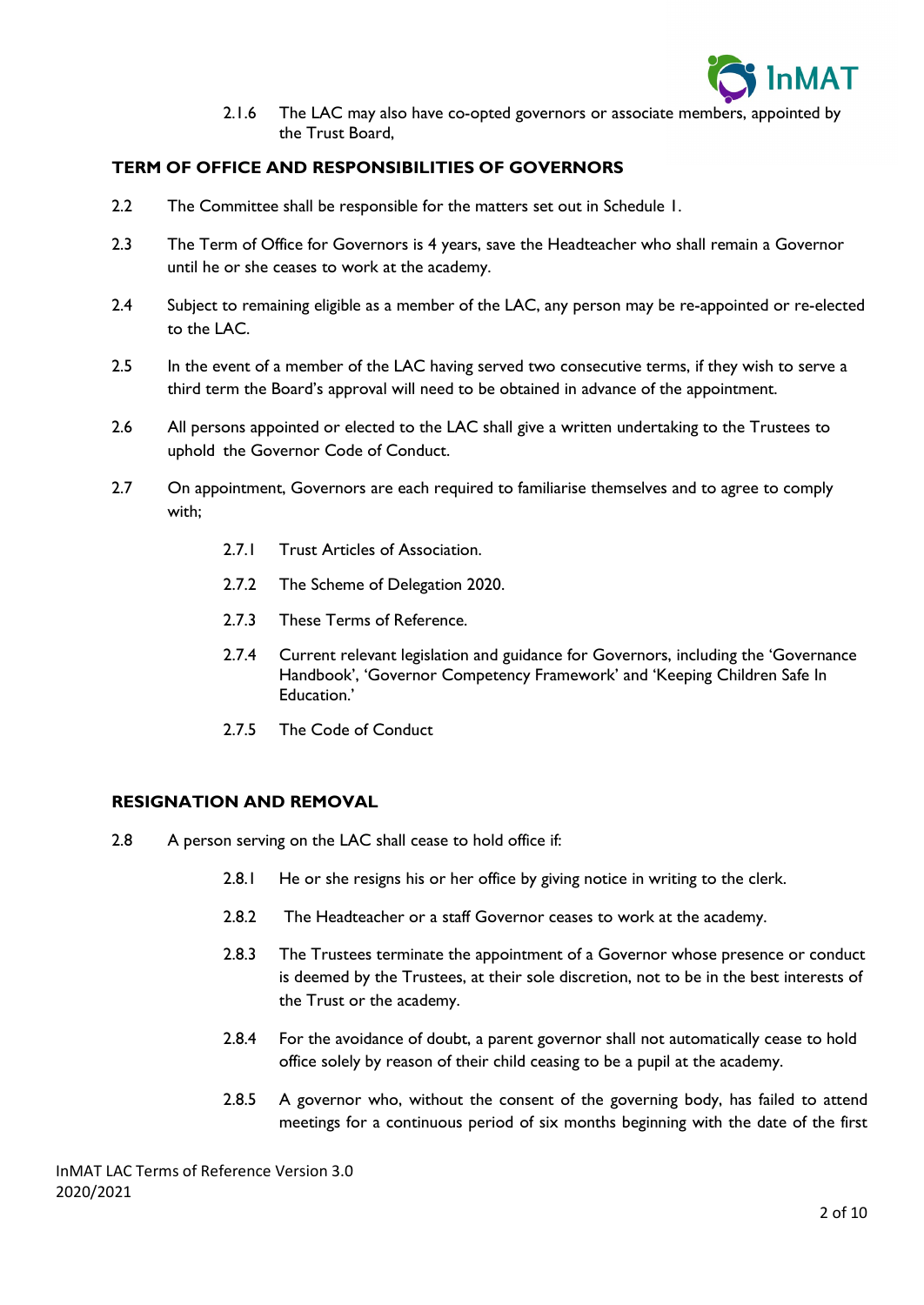

such meeting the governor fails to attend, is, on the expiry of that period, disqualified from continuing to hold office as a governor of that academy.

# **APPOINTMENT OF THE LOCAL ACADEMY COMMITTEE CHAIR AND VICE CHAIR**

- 2.9 The Local Academy Committee shall elect the Chair and Vice Chair.
- 2.9 The Trust Board shall have the right to remove the Chair and/or Vice Chair.
- 2.10 The term of office for Chair and Vice-Chair will be 1 year and they shall be elected at the first meeting of each academic year, and, in particular;
	- 2.10.1 The Chair and Vice Chair will be elected by a secret ballot, conducted by the Clerk to the Local Governing Body.
	- 2.10.2 Governors will be able to submit written nominations prior to the meeting and verbal nominations at the meeting. A Governor can nominate him/herself for office and does not need to be present.
	- 2.10.3 Nominee(s) will be asked to leave the room whilst the election takes place. If there is more than one nominee, the remaining Governors will take a vote by secret ballot and the Clerk will tally the vote.
	- 2.10.4 If there are more than three nominees per office, the nominee polling the least votes shall be eliminated and a further vote taken. If there is a tie the Governors shall discuss the strengths of nominees and a further vote taken. This process will continue until a nominee polls a majority of votes.

## **3. PROCEEDINGS OF THE LOCAL ACADEMY COMMITTEE MEETINGS**

The LAC shall meet twice a term (6 times per year) and in particular:

- 3.1 The Local Academy Committee shall meet at the appropriate times set out in the Trust Business Calendar and follow agendas as set by the Trust.
- 3.2 The Governors will receive notice of each meeting 7 clear days before the date of the meeting.
- 3.3 Where there are matters demanding urgent consideration, the Chair or, in his or her absence, the Vice Chair, may waive the need for seven days' notice of the meeting and substitute such notice as he/she thinks fit.
- 3.4 Any governor shall be able to participate in meetings of the LAC by telephone or video conference provided that he/she has given reasonable notice to the clerk of the LAC and that the LAC have access to the appropriate equipment.

#### **QUORUM**

3.5 Quorum for a meeting of the Local Academy Committee will be one half (1/2) of the number of governors entitled to vote.

#### **VOTING**

InMAT LAC Terms of Reference Version 3.0 2020/2021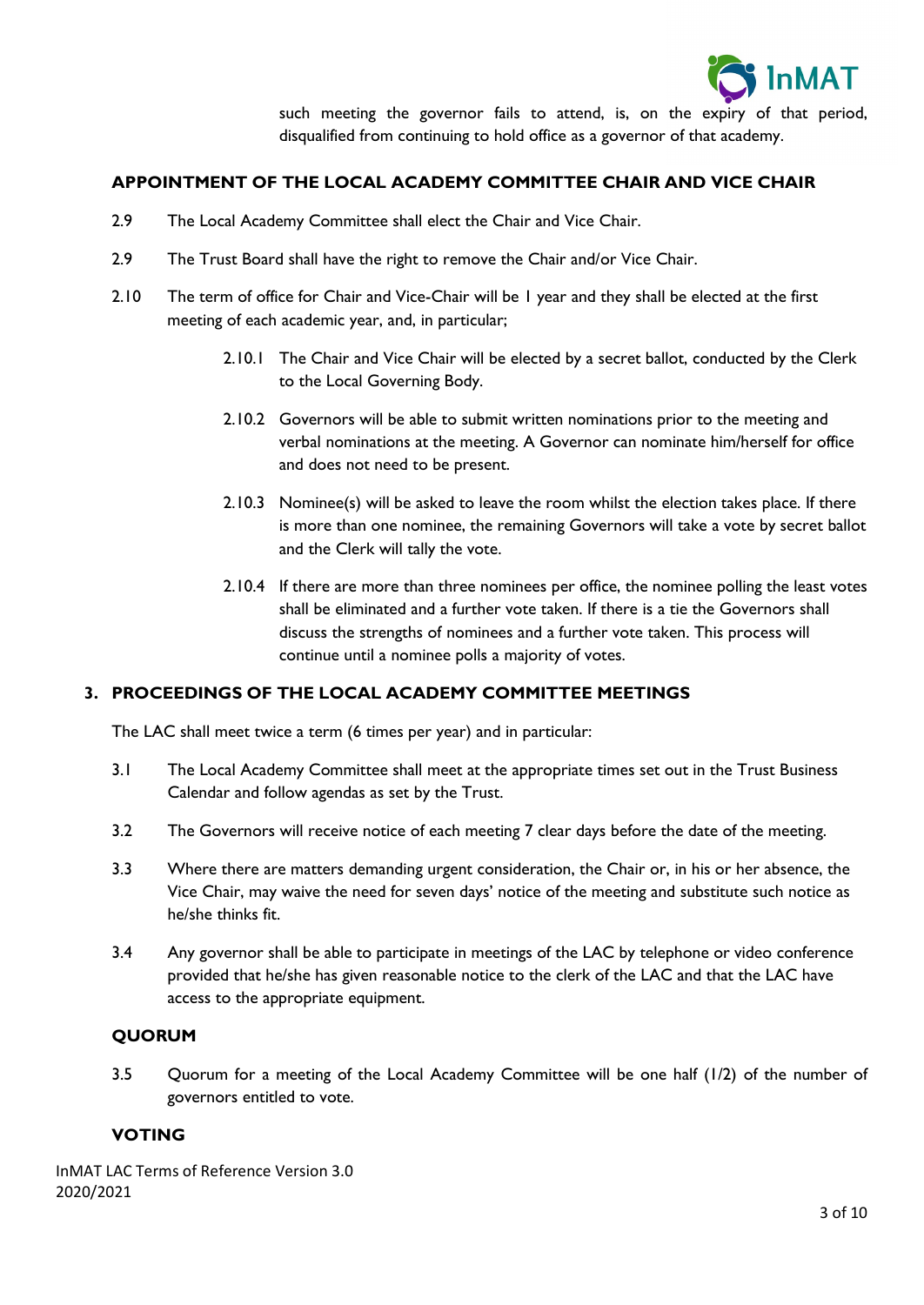

- 3.6 Each question to be decided at a meeting of the Local Academy Committee shall be determined by a majority of votes of Governors present and eligible to vote on the question. In the event that there are equal votes on the question then the Chair shall have an additional casting vote.
- 3.7 Any Governor who is also an employee of the Trust shall withdraw from that part of any meeting of the LAC at which his or her remuneration, conditions of service, promotion, conduct, suspension, dismissal or retirement are to be considered.

## **CONFLICTS OF INTEREST**

- 3.8 Any Governor who has or may have any direct or indirect duty or personal interest (including but not limited to any Personal Financial Interest as defined below) which conflicts or may conflict with his or her duties as a Governor of the LAC shall disclose that fact to the LAC as soon as he or she becomes aware of it. A person must absent himself from any discussions of the LAC in which it is possible that a conflict will arise between his or her duty to act solely in the interests of the academy and any duty or personal interest (including but not limited to any Personal Financial Interest).
- 3.9 A Governor has a Personal Financial Interest if he or she, or any child, stepchild, parent, grandchild, grandparent, brother, sister or spouse of the Governor or any person living with the Governor as his or her partner, is in the employment of the Trust or is in receipt of remuneration or the provision of any other benefit directly from the Trust or in some other way is linked to the Trust or the academy.
- 3.10 The CEO, Headteacher and staff governors shall be deemed to have declared their personal interest as employees of the Trust.
	- 3.10.1 Members, Trustees and members of the InMAT Executive Team cannot be a governor on a LAC but may sit as members of an AIB (Academy Improvement/Interim Board) until the transition is made to a LAC.

## **MINUTES OF MEETINGS**

- 3.11 Minutes will be signed by the Local Academy Committee Chair at the next meeting to verify that the minutes are a true record.
- 3.12 The clerk to the LAC shall ensure that a copy of the agenda, the draft minutes of every such meeting (if they have been approved by the Chair of that meeting), the signed minutes of every such meeting and any report, document or other paper considered at any such meeting are, as soon as is reasonably practicable, made available to the Governance Lead of the Trust.

## **4. LAC COMMITTEES AND WORKING GROUPS**

- 4.1 The Local Academy Committee shall establish a Teaching Learning and Outcomes Committee and any Working Groups as it sees fit to fulfil its powers, responsibilities and duties.
- 4.2 The Local Academy Committee will be able to invite up to two non-Governors to serve in working groups or subcommittees, subject to the approval of the Trust Board and provided that such individuals are in a minority.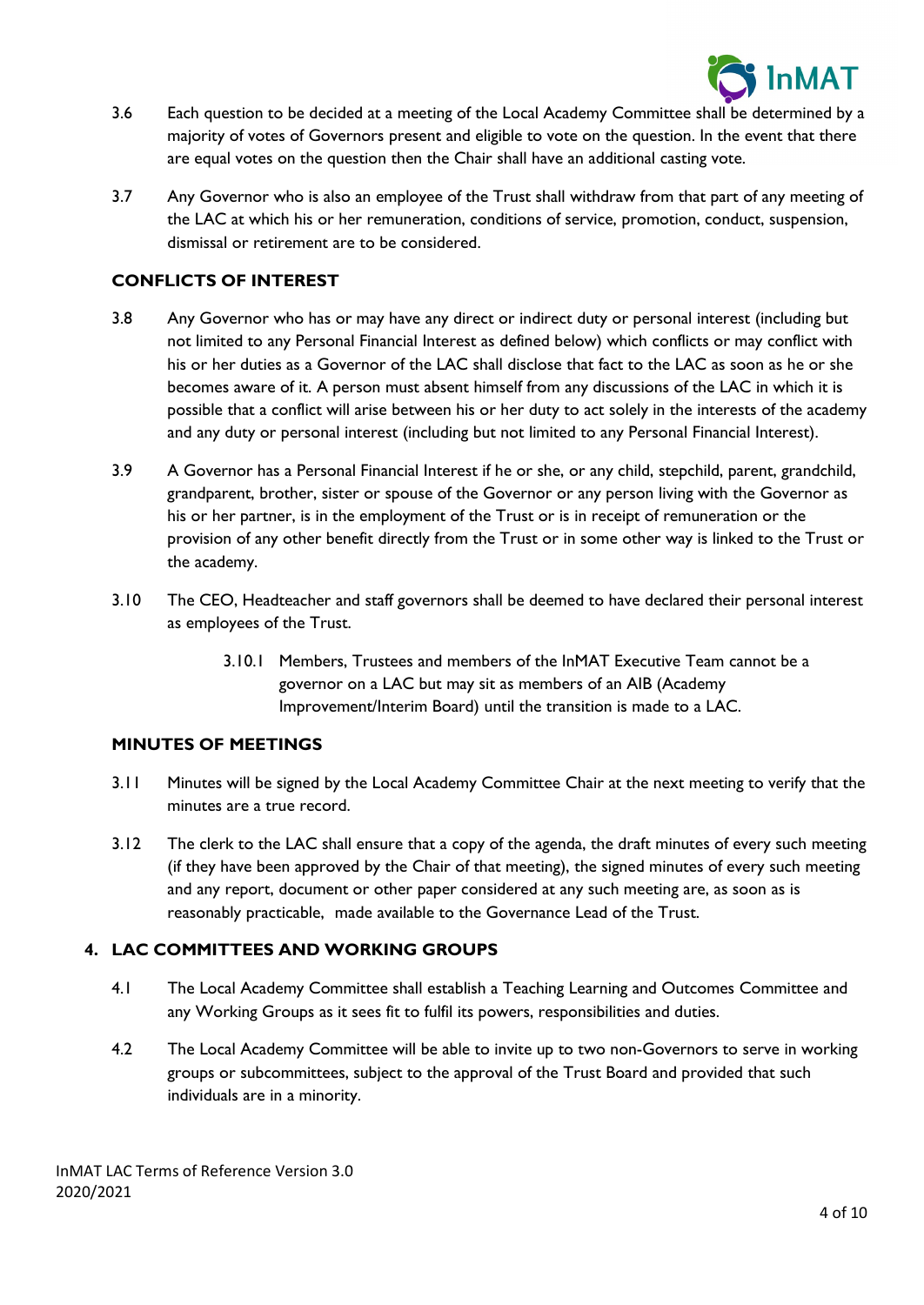

- 4.3 Subject to the prior agreement of the Trustees, the LAC may delegate to a subcommittee or any person serving on the LAC, working group, the Headteacher or any other holder of an executive office, such of their powers or functions as they consider desirable. Any such delegation may be made subject to any conditions either the Trustees, or the LAC, may impose and may be revoked or altered. The person or subcommittee shall report to the LAC in respect of any action taken or decision made with respect to the exercise of that power or function at the meeting of the LAC immediately following the taking of the action or the making of the decision.
- 4.4 The Trust will set out subcommittee Terms of Reference and membership to be agreed and reviewed at the first meeting of the Local Academy Committee each academic year.

# **5. REPORTING PROCEDURES**

- 5.1 The LAC will submit minutes of their meetings to the Trust Board via the Clerk to the Board.
- 5.2 The LAC shall conduct an annual self- evaluation and review of its work and produce an action plan and share this with the Trust Board through the Trust Governance Lead. A Trust external review of Governance will be organised by the Trust as required.
	- 5.3 Governors should complete the annual skills audit to arrange appropriate governor training and to enable governor recruitment to fill vacancies with volunteers who have the required skills.

## **6. GOVERNORS' EXPENSES**

6.1 The Trust Board shall set out a policy for payment of exceptional expenses incurred by Governors, subject to prior application and approval by the Chair of the Local Academy Committee.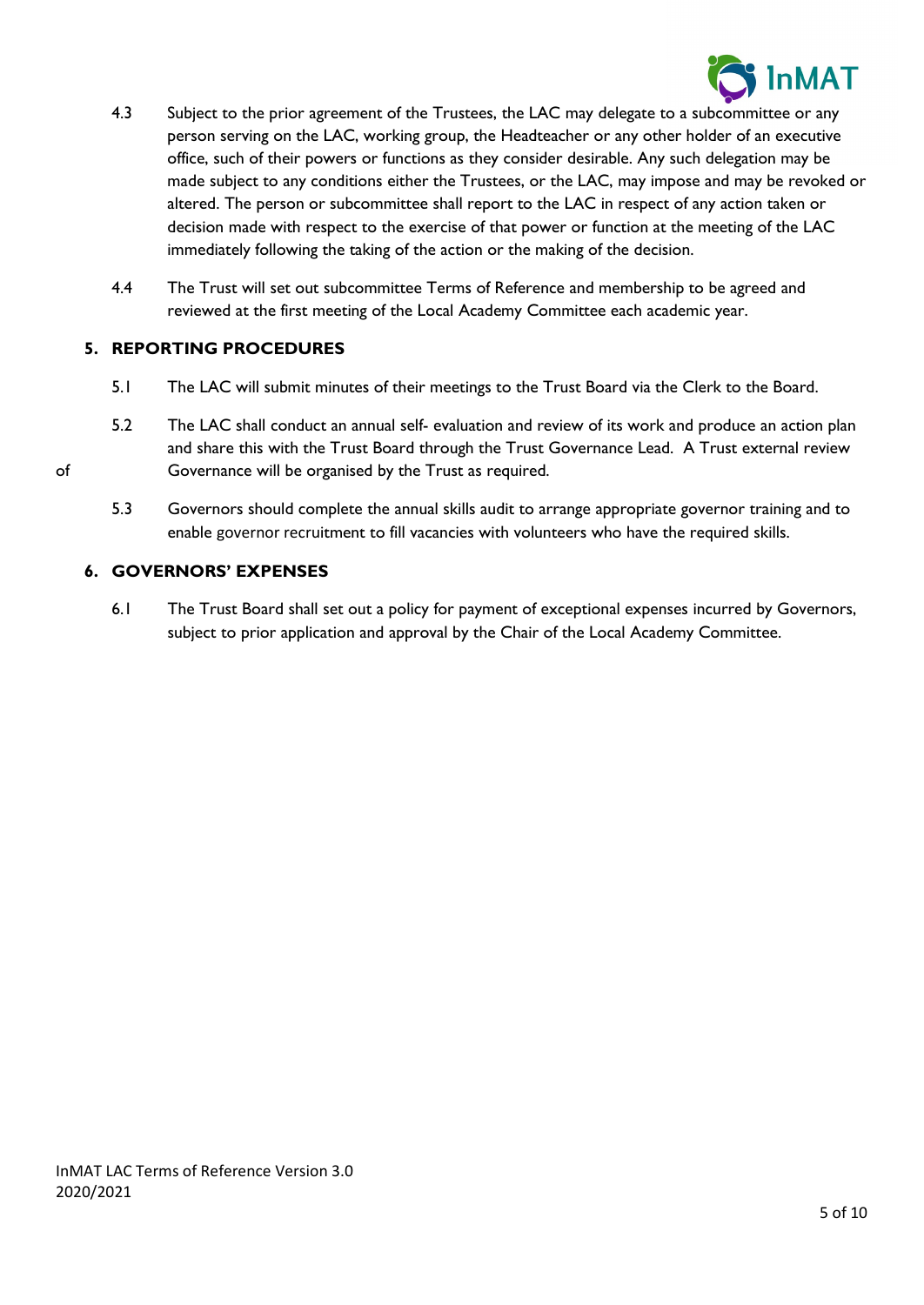

## **SCHEDULE 1**

# **DELEGATED RESPONSIBILITIES OF THE LOCAL ACADEMY COMMITTEE**

Multi Academy Trusts may use their powers to delegate functions and decisions to committees or individual governors. It is the overall Multi Academy Trust Board, however, that in all cases remains accountable in law and to Ofsted for the exercise of its functions. (Governance Handbook, 2017)

#### **SUMMARY**

The Governors shall exercise the powers, responsibilities and duties delegated by the Trust Board as set out in the Terms of Reference and Scheme of Delegation, and in particular;

- to carry forward and actively promote the Trust's vision in ways that are appropriate to the sacademy's status, pupils, staff and community,
- to implement policies, plans and actions to comply with statutory regulations, the Trust's policies and procedures and the decisions of the Trustees,
- to agree and recommend their adcaemy's Targets and Performance Review to the Trust Board and monitor progress towards the approved targets
- to report to the trust board on the overall performance of the academy
- to approve and monitor the School Development Plan to achieve the approved School Performance Targets.

#### **1. SCHOOL IMPROVEMENT & STANDARDS**

- 1.1. To hold the leadership to account for academic performance, quality of care and quality of provision.
- 1.2 To monitor the educational outcomes in the academy.
- 1.3. To develop and recommend the School Targets and Performance Review to the Trust Board and monitor progress towards the targets approved by the Trust Board.
- 1.4. To approve and monitor the School Development Plan to achieve the approved Performance Targets.
- 1.5. To review and evaluate the success and impact of the School Development Plan in conjunction with the Headteacher, senior leadership team and/or subject leaders, in accordance with the agreed formal monitoring arrangements. To identify areas for additional support/intervention and recommend allocation of resources.
- 1.6. To consider and evaluate standards and performance of the academy and against KPIs set by the Trust Board.
	- 1.7 To monitor all aspects of safeguarding, SEND, equality and pupils' welfare.
	- 1.8. To review and interrogate the external data available for the academy and report/explain key messages, including benchmarking information. Ensure that governors involved with data analysis

InMAT LAC Terms of Reference Version 3.0 2020/2021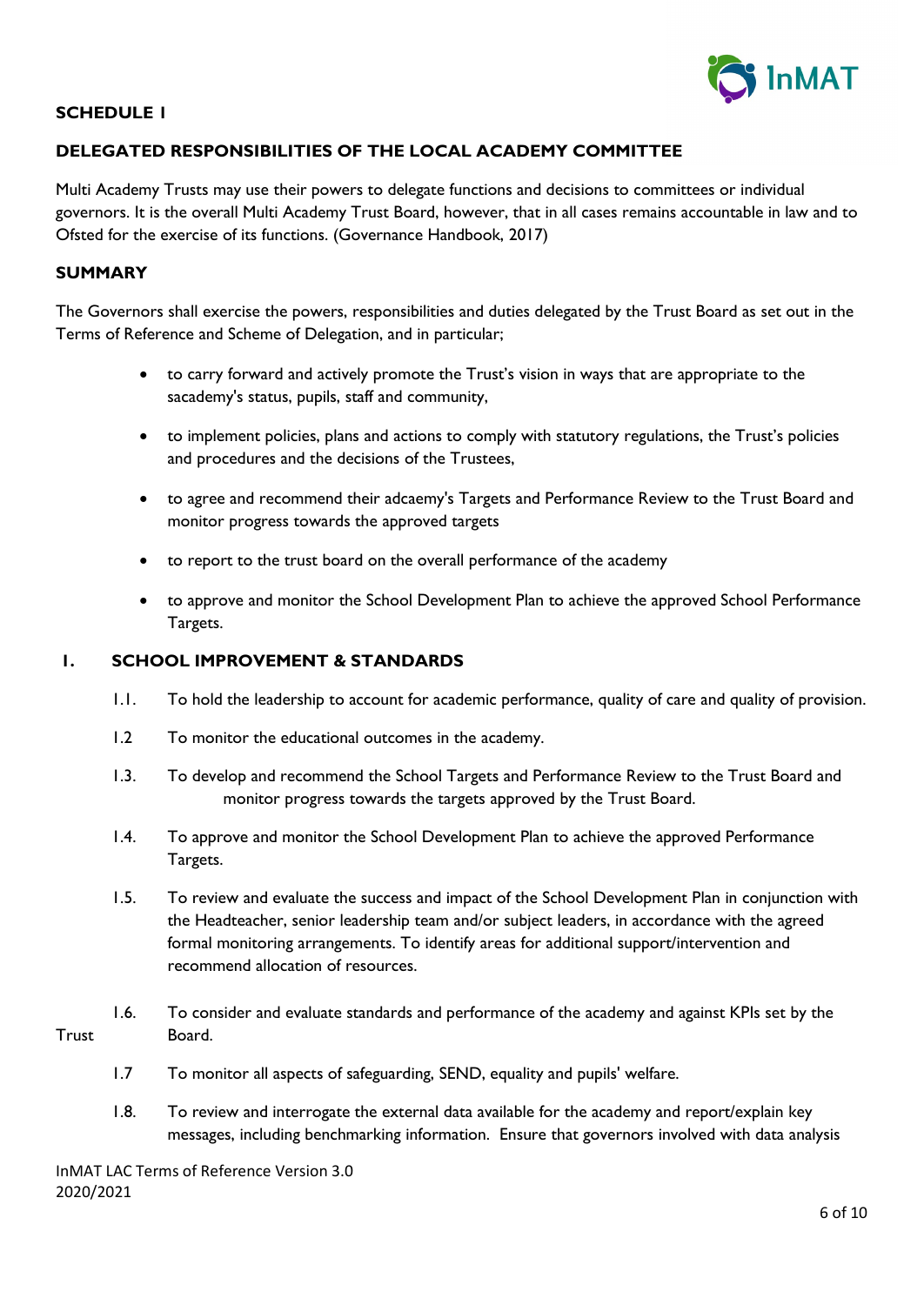

have current valid training to support their role. Ensure there is a link to the DfE school performance table website on the school website.

- 1.9 To support the Headteacher in the creation, implementation and monitoring of the Self-Evaluation Form (SEF) and any post-Ofsted action plan.
- 1.10. To monitor the overall effectiveness and efficiency of leadership and management at the academy.
- 1.11. To receive reports on the quality of teaching and learning.
- 1.12. To review any reports from the DSI (Director of School Improvement) or other external bodies in relation to the standards and achievement of the academy.
- 1.13 To monitor and manage all aspects of risk in relation to the school, in collaboration with the Headteacher.

# **2. SEND & INCLUSION**

- 2.1. To ensure the needs of all pupils are met by ensuring the relevant policies, practices and procedures are in place and being implemented effectively for all vulnerable groups.
- 2.2. To designate a governor to be responsible for monitoring SEND, Looked After children and Pupil Premium, ensure that the SEND governor has current valid training to support their role.
- 2.3. To ensure that the requirements of children with Special Education Needs and Disabilities are being met by monitoring the implementation and effectiveness of the SEND Policy, including provision for more able children. Highlight any resourcing/finance/staffing issues, report to the trust board.
- 2.4. To ensure relevant information relating to SEND is published on the academy website.
- 2.5. To ensure the governing body meets their statutory duty relating to young people with SEND.
- 2.6. To consider and evaluate the effective use of the Pupil Premium funding by the academy. Monitor and evaluate the impact of Pupil Premium and Sports Grant funding and report to trust board. Ensure information is published on the academy website to show how the money has been spent and outcomes achieved.
- 2.7. To ensure that the academy meets the statutory requirements relating to equality legislation including **providing information on the academy website to comply with the Public Sector Equality** Duty.
	- 2.8. Review equality objectives, including data analysis.
	- 2.9. Approve and monitor the Attendance Policy. Ensure an attendance register is taken daily at school. Monitor pupil attendance and set targets as necessary. Review and evaluate progress towards these targets.
	- 2.10. To monitor exclusion procedures and exclusion data, including pupils on a part time curriculum.
	- 2.11. To review and agree, with the Headteacher, the Behaviour Policy and Behaviour Principles. Ensure the Policy and relevant information is published on the academy website and there is continuity of application throughout the academyl. Monitor implementation of the Behaviour Policy.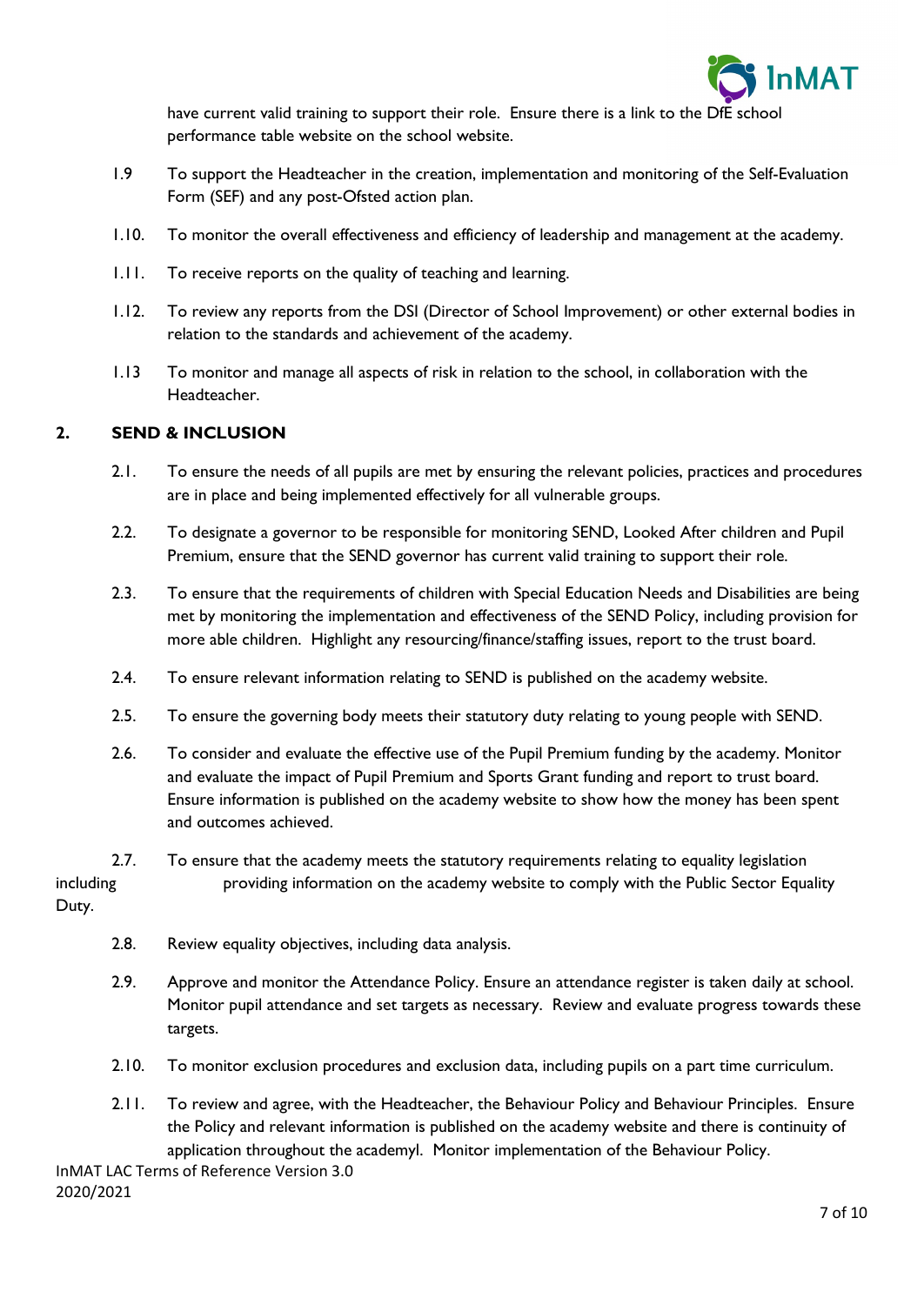

2.12. Establish an Accessibility Plan and review it every 3 years.

# **3. CURRICULUM**

- 3.1. To ensure that the curriculum is rich, balanced and broadly based and to review other curriculum issues such as spiritual, moral, social and cultural learning and extra-curricular activities.
- 3.2. To evaluate information from the Headteacher, subject leaders and staff about how the curriculum is taught, evaluated and resourced, provision for more able children. Highlight any resourcing/finance/staffing issues, report to the trust board.
- 3.3. To review and monitor the policies for sex & relationships and collective worship.
- 3.4. To agree the arrangements for educational visits and ensure that they are in line with current Plumsun advice and policies.
- 3.5. To develop and review a monitoring procedure and cycle for governors focusingon specific areas of the curriculum, linked to the School Development Plan. Link to an agreed programme of termly governor visits.
- 3.6. To review the policy and protocol for governor visits to the academyl. Ensure all governors are aware of and following the agreed structure by monitoring its implementation.
- 3.7. To monitor and evaluate the provisions of the curriculum to account for the needs of children with SEND.
- 3.8. To ensure that effective arrangements are in place for pupil support and representation, for monitoring pupil attendance and for pupil discipline.
- 3.9. To ensure statutory information relating to the curriculum is published on the academy website.

# **4. SAFEGUARDING**

It is the responsibility of the Local Academy Committee to ensure that the school's safeguarding, recruitment and managing allegations procedures take into account the procedures and practice of national guidance and Plumsun.

4.1. To designate a governor to be responsible for safeguarding.

4.2. To ensure the Safeguarding Governor(s) undertakes appropriate governor training in order to fully understand their role.

- 4.3. For the designated governor to keep the Local Academy Committee up to date with work undertaken through regular (termly) written data reports supplied to the clerk to disseminate to the LAC.
- 4.4. To monitor and evaluate the academy's application of the Safeguarding Policy and procedures agreed by the Trust Board, including the staff behaviour policy/code of conduct.

## **5. PARENTS & COMMUNITY**

InMAT LAC Terms of Reference Version 3.0 2020/2021